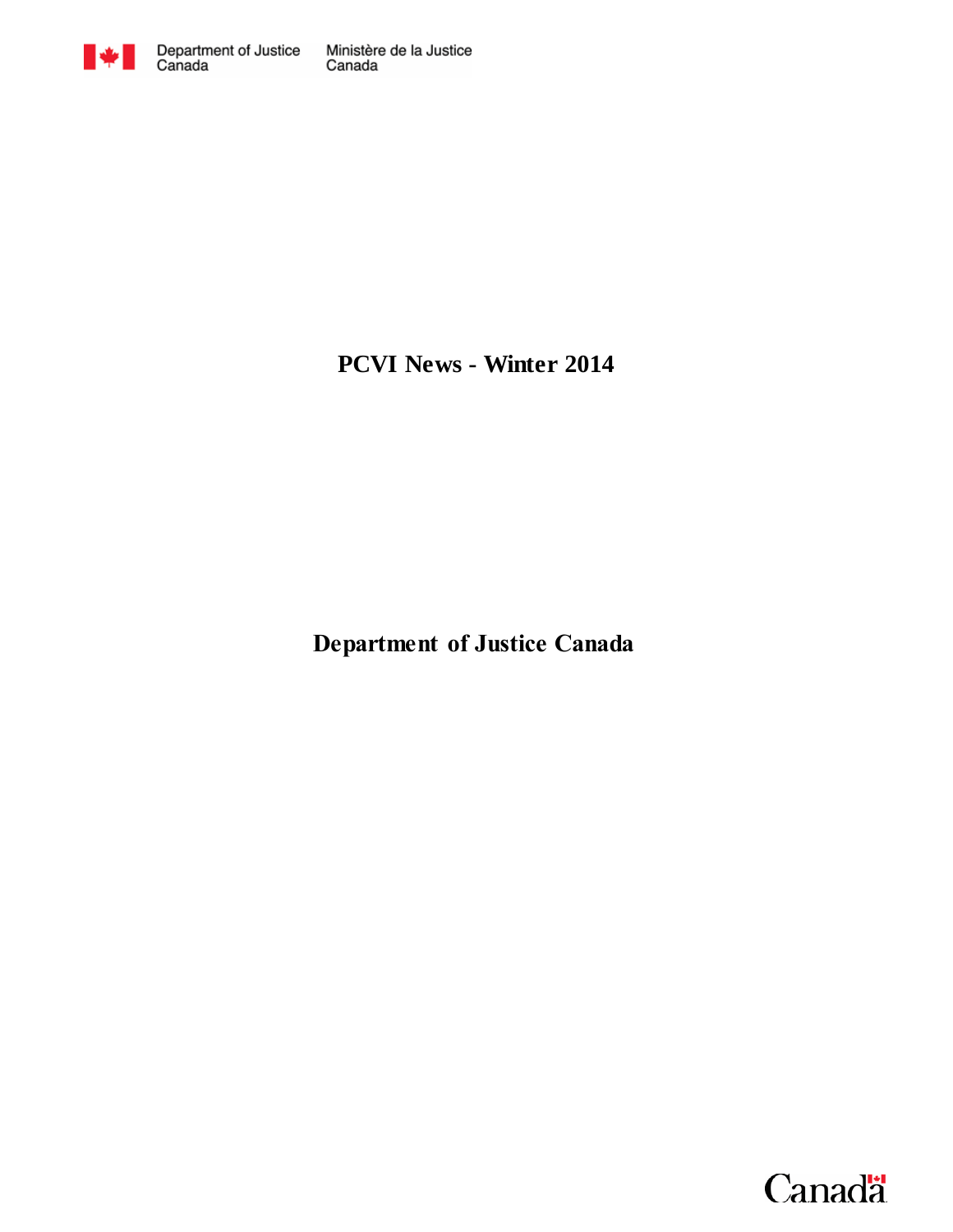

# **Welcome**

Welcome to the winter edition of the PCVI News. In this edition, we would like to share with you some of the important developments for victims of crime that are took across Canada from coast to coast to coast in 2013. What a great year it was!

In Canada, both the federal government and provincial/territorial governments have powers related to criminal law. The federal government is responsible for making criminal laws that apply across the country and setting the procedure for criminal courts. This ensures fair and consistent treatment of criminal matters across the country. The provinces and territories are primarily responsible for enforcing the law, prosecuting offences, administering justice in general within their own jurisdictions and providing services and assistance to victims of crime.

This issue of the PCVI News highlights initiatives that operate at the federal and provincial and/or local levels to meet the needs of victims of crime. Working together, we can all ensure that victims have a more effective voice in the criminal justice system.

PCVI is interested in your feedback and ideas for this Newsletter. If you have a story to share, information to pass on to colleagues in the field of victim issues, or suggestions for improvement, please contact us at [PCVI-CPCV@justice.gc.ca.](mailto:PCVI-CPCV@justice.gc.ca)

# **Federal Initiatives**

# **Victims' Rights**

On February 4, 2013, the Minister of Justice announced the Government of Canada's intention to move forward with legislation to create a Victims Bill of Rights. This intention was reinforced by the October 16, 2013 Speech from the Throne and the February 11, Budget 2014 in which the Government committed to introducing and supporting the implementation of a Canadian Victims Bill of Rights. The complete [Speech from the Throne](http://speech.gc.ca/) and [Budget 2014](http://www.budget.gc.ca/) are available online.

To inform the development of this legislation, the Government held in-person consultations, one in every province and territory, with the public and stakeholders to better understand the various views of what rights should be recognized by a federal Victims Bill of Rights. More than 300 submissions were received through the on-line consultation that was hosted on the Department of Justice website between May and September, 2013. The PCVI has been carefully reviewing all of the submissions, and the Minister of Justice has committed to introducing legislation to create a Canadian Victims Bill of Rights [early this year.](http://www.justice.gc.ca/eng/news-nouv/nr-cp/2013/doc_33022.html)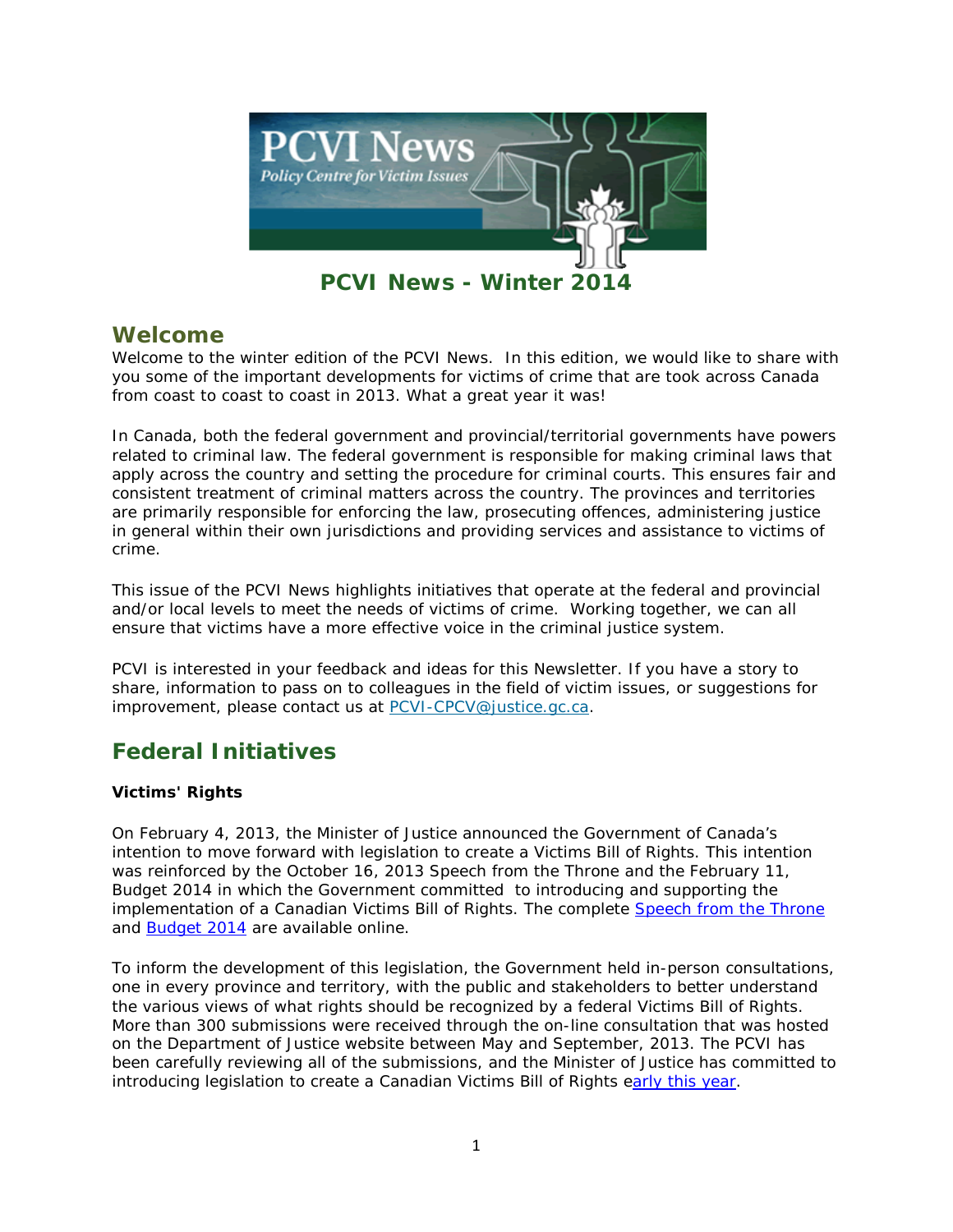Thank you to everybody who took the time to send in their views. Stay tuned for important developments on this historic step for Canada!

# **National Victims of Crime Awareness Week**

National Victims of Crime Awareness Week (Victims Week) is held in April every year. The goal of Victims Week is to raise awareness about issues facing victims of crime and the services, programs and laws in place to help victims and their families.

Victims Week 2014 will take place from April 6-12, 2014. The theme Taking Action recognizes that:

- Throughout Canada, countless dedicated professionals and volunteers are taking action to better serve victims of crime every day. Criminal justice service providers give information and meaningful support to victims and their families at the community, provincial, territorial and federal levels.
- Over the past three decades, Canada has made significant advances towards giving victims a more effective voice in the criminal justice system. By working together collaboratively, all levels of government are taking action on issues important to victims of crime. The Government of Canada will continue to build on this momentum to make meaningful change for victims of crime in Canada.
- The first level of support for many victims of crime is family and friends. All Canadians are taking action by helping victims of crime access the services available to them. Victims Week 2014 provides a backdrop for a national discussion about the laws, services and programs available for victims of crime at the community, provincial, territorial and federal level.

Visit the [Victims Week website f](http://victimsweek.gc.ca/)or more information about Victims Week, for help planning your local Victims Week event, and for information on the Federal symposium that will be held in Ottawa, Ontario on April 7, 2014. The website offers free downloadable promotional materials, and sample news releases and public service announcements to raise awareness about your local events.

### **Social Media**

You can also follow Department of Justice Canada on Twitter (@JusticeCanadaEn) or join us on Facebook for important updates. Sharing Our Stories videos that highlight stories from those affected by crime are also available on the Department's [YouTube channel.](http://www.youtube.com/playlist?list=PLjp6GdJz-EA40MsUCaLVBlJRasGWw-eyf)

#### **Parole Board of Canada** *Victim Services:* **new video tells victims about parole hearings**

A new video, *[Parole Board of Canada: Victim Services,](http://pbc-clcc.gc.ca/vids/htm/vs-eng.shtml)* helps victims to better understand the conditional release process and their role in it.

Produced by the Parole Board of Canada, the video shows how a hearing works and tells victims about their right to present a statement to the Board in person or via a recording. It outlines what information registered victims may receive from the Board about an offender and directs victims to other sources of information about conditional release, such as the Parole Board [website](http://www.pbc-clcc.gc.ca/) and toll-free victim information line (1-800-789-4636).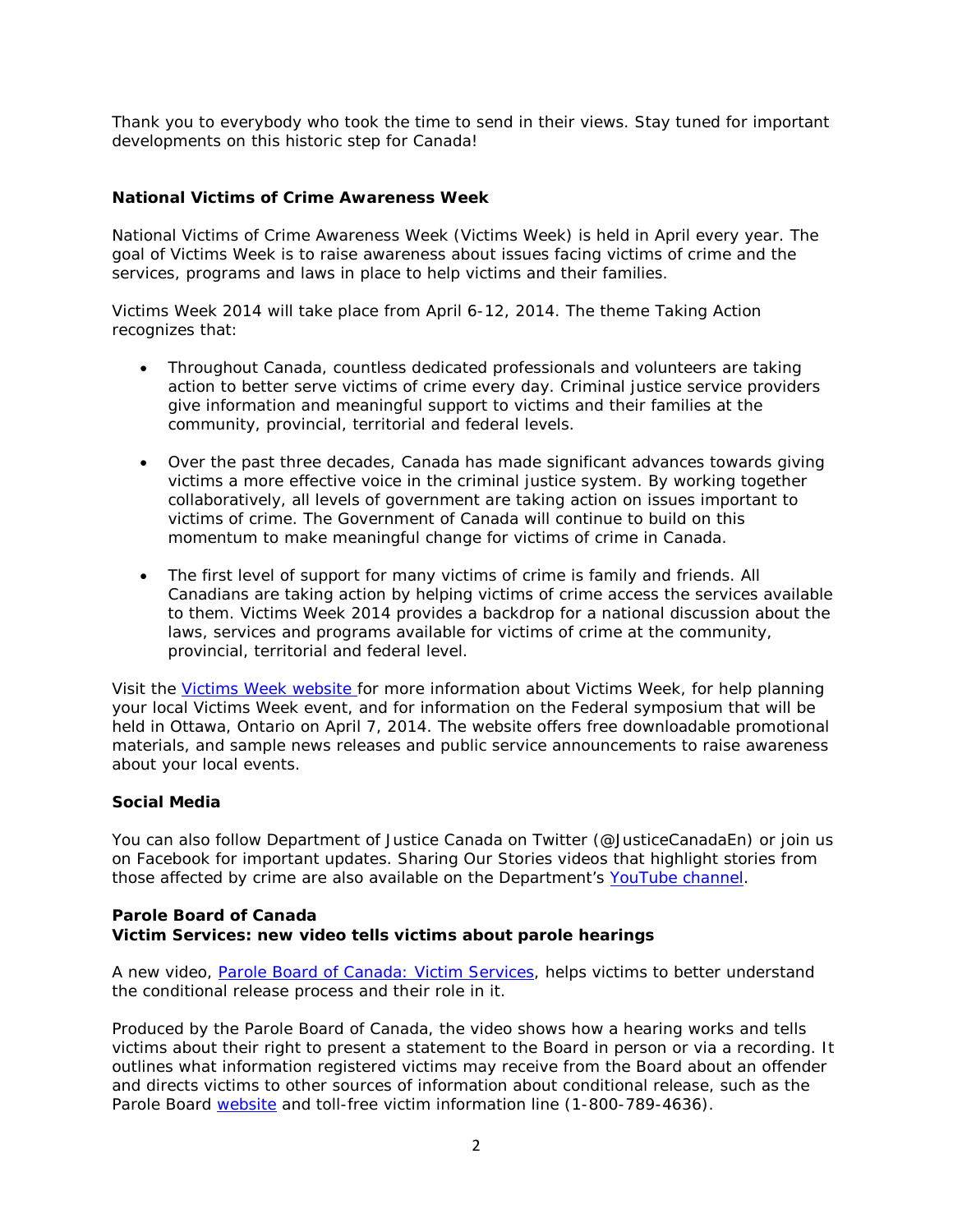Victims have the right in the conditional release process to both receive and provide information, including attending and presenting a statement at a hearing, as now enshrined in law. The Parole Board released the video to help victims understand and prepare to attend a hearing, should they chose to do so; the video adds to the suite of PBC products for victims, such as the [Victims: Statement Checklist.](http://pbc-clcc.gc.ca/infocntr/factsh/sc-lvd-eng.shtml) Any organizations that work with victims should share the link to the video to help inform victims of their options.

For more information, contact the Parole Board of Canada at 613-960-1856.

# **From Across Canada**

### **British Columbia**

In partnership with the BC [Centre for Elder Advocacy and Support](http://bcceas.ca/) (BC CEAS), the Community Safety and Crime Prevention Branch of the BC provincial government has developed the *Understanding and Responding to Elder Abuse E-Book* and webinar.

This is a valuable tool for support workers in BC who work with older adults who have been abused and/or neglected. In addition to providing a comprehensive resource guide, the E-Book covers several key issues:

- the types and risk factors of elder abuse;
- BC Government programs and community services available for older adults who are abused and neglected;
- how to work with older adults who have been abused;

The webinar also reviews the issue of financial abuse.

These resources are available on [Community Safety and Crime Prevention Branch](http://www.pssg.gov.bc.ca/victimservices/training/index.htm) website.

### **Alberta**

Criminal justice officials in the Alberta government have produced a new handbook to help ensure victims of sexual assault continue to receive excellent services from provincial departments and agencies.

The *[Best Practices for Investigating and Prosecuting Sexual Assault](http://justice.alberta.ca/programs_services/criminal_pros/Publications%20Library%20%20Criminal%20Prosecutions/BestPracticesforInvestigatingandProsecutingSexualAssault.aspx/DispForm.aspx?ID=13)* handbook has been distributed to police chiefs and Chief Crown prosecutors across the province and is available on the [Alberta's Justice and Solicitor General](http://justice.alberta.ca/programs_services/criminal_pros/Publications%20Library%20%20Criminal%20Prosecutions/BestPracticesforInvestigatingandProsecutingSexualAssault.aspx/DispForm.aspx?ID=13) website.

The handbook is a compilation of best practices and current information to assist those working in the investigation and prosecution of adult sexual offences. The ultimate goal is to increase the quality of sexual assault investigations and prosecutions, and provide greater assistance to victims.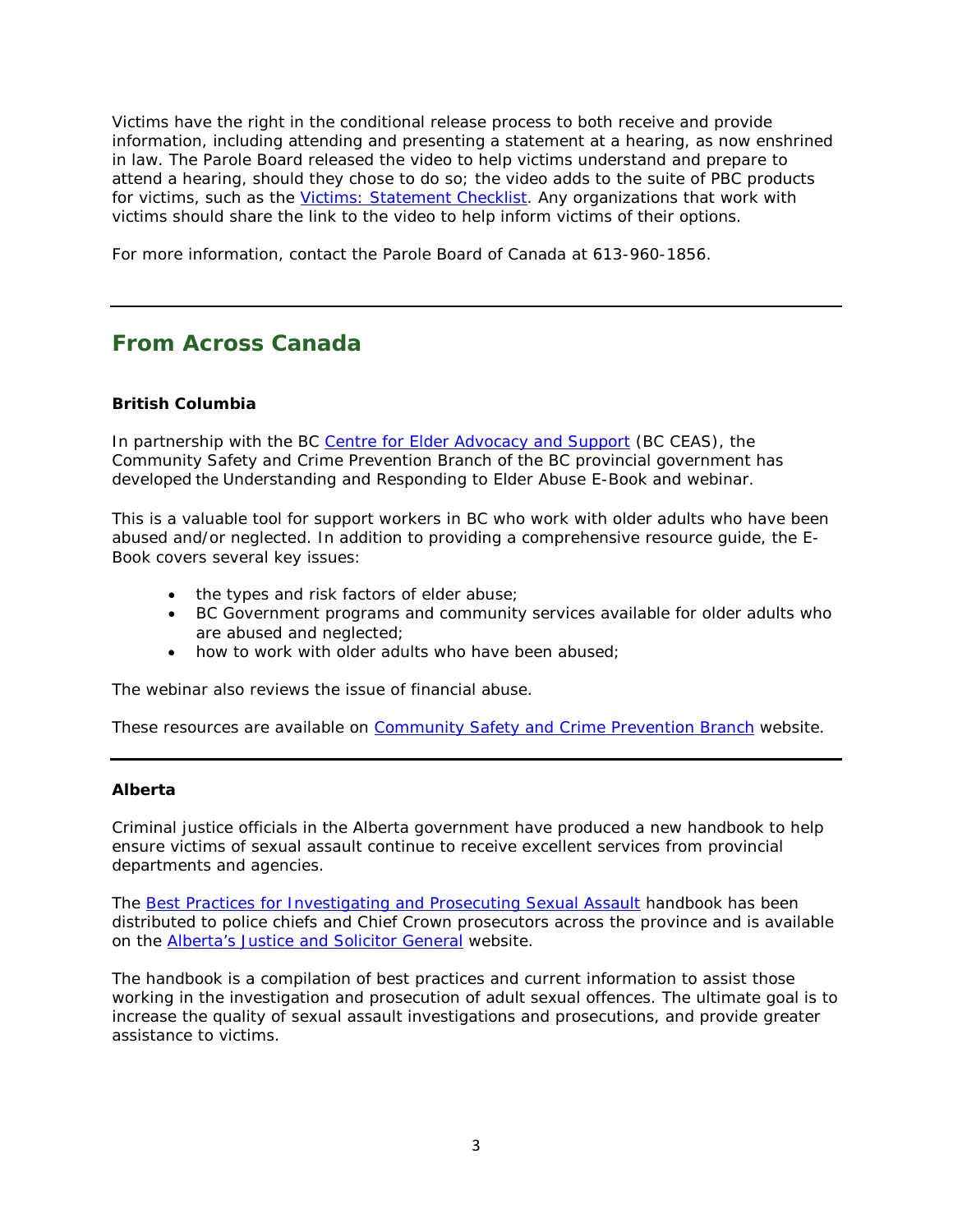#### **Saskatchewan**

In recognition of the 2013 "Missing Persons Week" in Saskatchewan, the RCMP "F" Division produced a series of videos on missing persons Throughout the week, five long-term missing persons cases from across the province were profiled, with videos about each case released daily. Each video also addresses common myths about missing persons and procedures related to investigating cases of missing persons. The videos can be viewed on the [Saskatchewan Association of Chiefs of Police Missing](http://www.sacp.ca/missing/index.php)  [Persons webpage.](http://www.sacp.ca/missing/index.php)

Missing Persons Week was an opportunity to raise awareness about the reasons people go missing, and provided an understanding about what families and friends can do when someone goes missing. The needs of families, and the programs available through Victims Services to respond to these needs, were also highlighted.

# **Manitoba**

With funding from the Policy Centre for Victim Issues, several new resources for victims of domestic violence are now available on the Manitoba Justice website.

Included in these new resources is a multi-language factsheet that provides an overview of the province's Victim Services programs. The factsheet is available in English, French, Mandarin, German, Tagalog, Arabic, Punjabi, Ojibway, Cree and Spanish. This factsheet, and other multi-language factsheets, are available on the [Government of Manitoba'](http://www.gov.mb.ca/justice/victims/index.html)s website. Manitoba Justice has also developed a [Domestic Abuse Community Resource Map](http://www.gov.mb.ca/justice/victims/pdf/resource_map.pdf) to assist individuals identify available community resources and to access the services that best meet their needs.

#### **Ontario**

In April 2013, 11 individuals and six organizations in Ontario received the provincial Attorney General's Victim Services Awards of Distinction for 2013. These awards recognize victims of crime whose courage and dedication have raised awareness of victims' issues in Ontario, and organizations, professionals and volunteers that advocate on their behalf.

A list of [award recipients](http://www.attorneygeneral.jus.gov.on.ca/english/news/2013/20130425-victimsweek-nr.asp) can be found on the Ontario Ministry of Justice website. Congratulations to all of the individuals and organizations who help to ensure that the needs of victims of crime are met.

Nominations for the Ontario Attorney General's Victim Services Awards of Distinction for 2014 are now closed. The recipients will be announced during National Victims of Crime Awareness Week.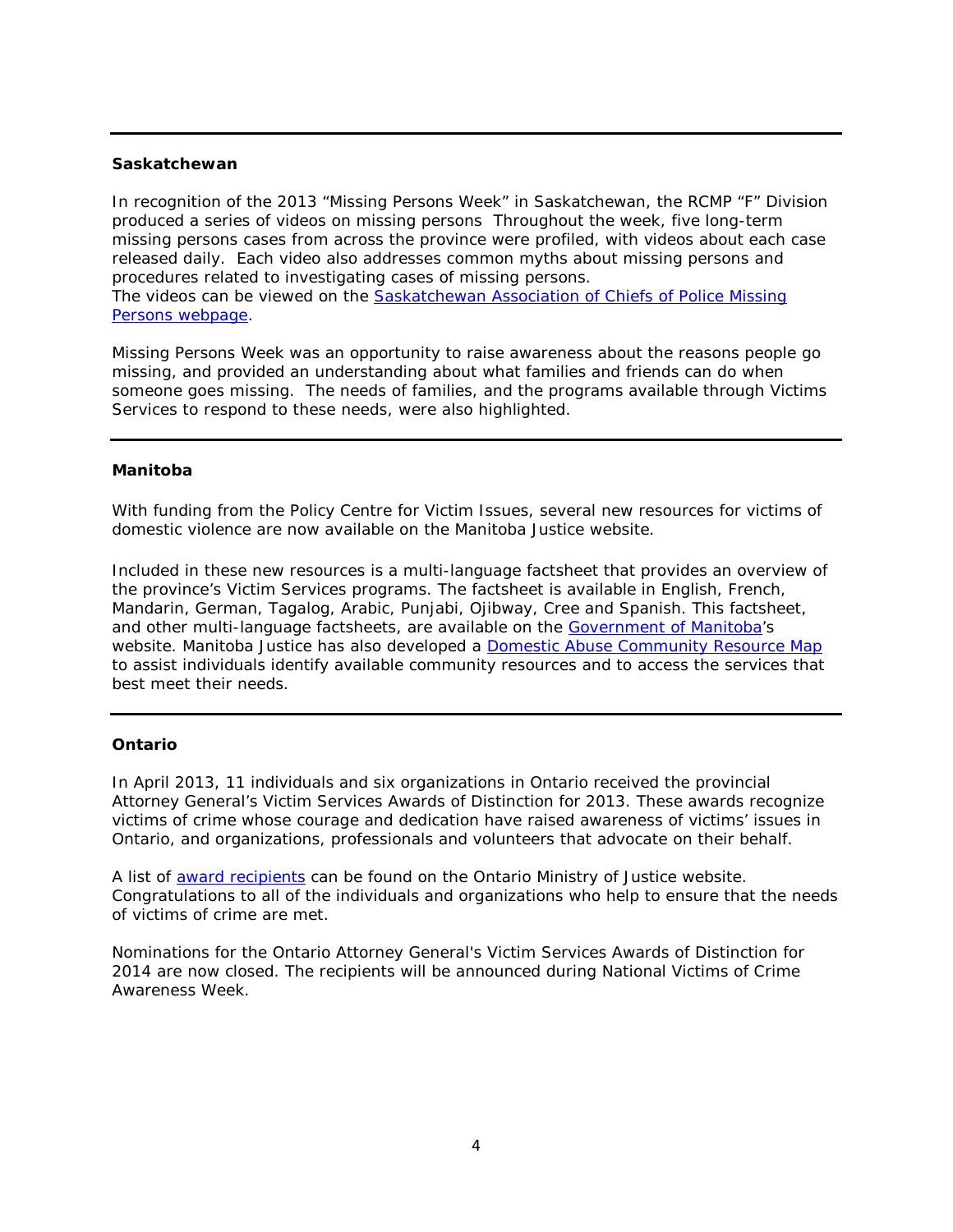#### **Quebec**

Congratulations to [Centres d'aide aux victimes d'actes criminels](http://www.dpcp.gouv.qc.ca/ressources/communiques/2013/Communique%20de%20presse%20-%20%2025%20ans%20CAVAC.pdf) (CAVAC) au Québec on the organization's recent 25<sup>th</sup> anniversary !

The interdepartmental coordination committee on domestic, family and sexual violence held consultations and conducted analyses to develop the 3rd domestic violence action plan. The public launch of the *2012-2017 Government Action Plan on Domestic Violence* was on December 6, 2012. The plan proposes 135 measures, including 35 for Aboriginal communities.

The plan includes measures proposing the maintenance and continued development of the services the CAVACs offer to victims of domestic violence and their immediate families. The action plan is mainly aimed at people living in a context of increased vulnerability.

The Department of Justice is responsible for more than one third of the commitments in the action plan.

# **Nova Scotia**

On May 10th, 2013 Nova Scotia's *[Cyber Safety Act](http://nslegislature.ca/legc/bills/61st_5th/1st_read/b061.htm)* received Royal Assent , and the Act came into full effect in late September. The purpose of the legislation is to provide safer communities by creating administrative and court processes that can be used to address and prevent cyberbullying.

Under the Act, the province started the country's first [cyberbullying investigative unit](http://novascotia.ca/news/release/?id=20130930003) on September 30<sup>th</sup>, 2013. Nova Scotians can call 424-6990 in Halifax Regional Municipality or toll-free at 855-702-8324 to talk to an investigator. A new website, [http://cyberscan.novascotia.ca,](http://cyberscan.novascotia.ca/) has also been launched which offers information to help people determine if they are being cyberbullied and outlines available options.

#### **Atlantic Canada**

In fall 2012, the [cybersafegirl.ca](http://www.cybersafegirl.ca/) website was launched at the Atlantic Ministers Responsible for the Status of Women meeting in St. John's, NL, and a presentation of the website was made at Canada's Permanent Mission to the UN during the March 2013 UN Commission on the Status of Women Meetings in New York City. The launch of the website followed a series of focus groups that were conducted across the province with girls aged 8-17 including those who resided in rural and urban areas of the province.

The ministers responsible for Status of Women in Atlantic Canada continue to demonstrate their commitment to working together to create awareness and to undertake prevention initiatives to address cyber violence perpetrated against girls on the internet and through social media.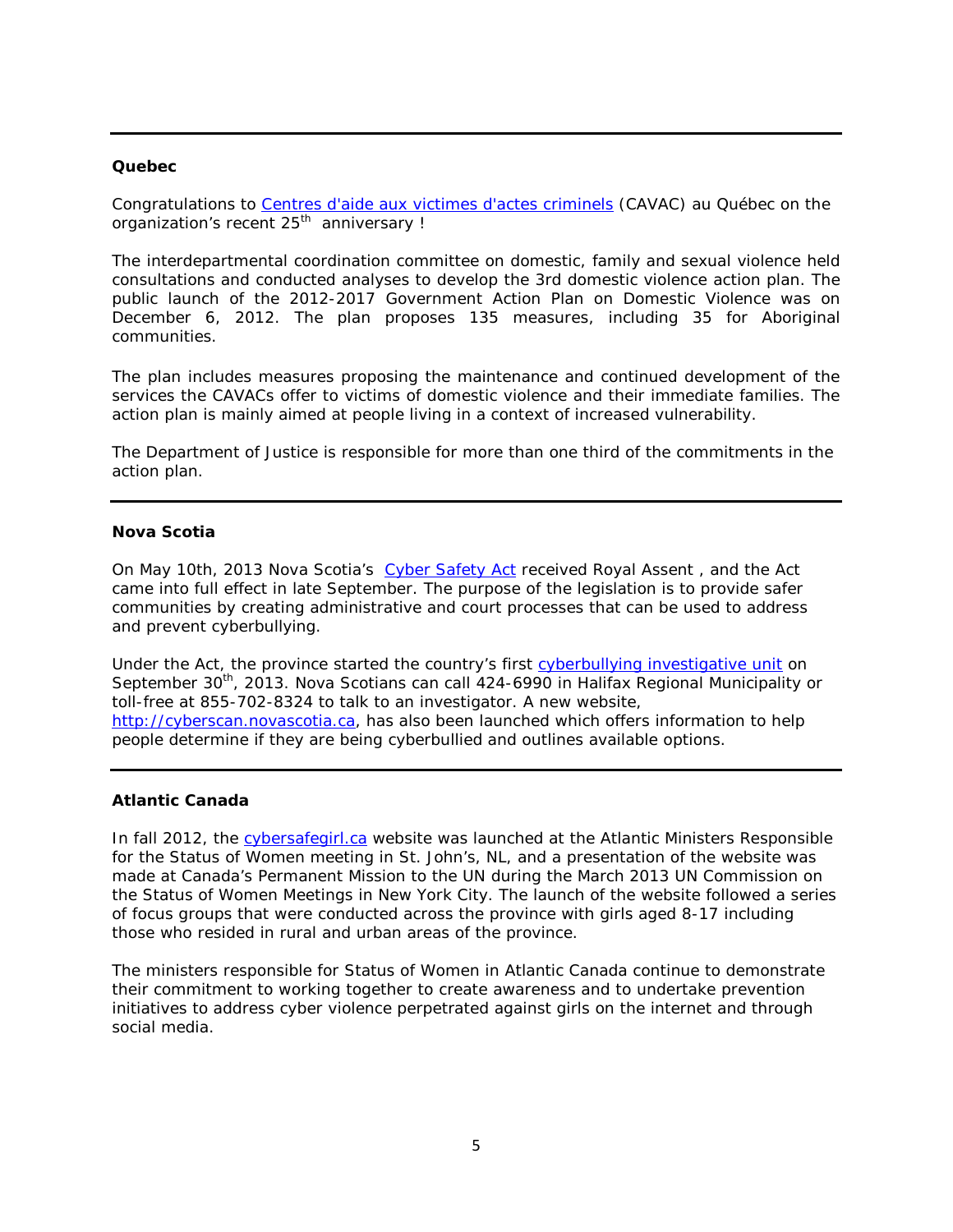#### **Yukon**

The [Cybertip campaign](http://www.gov.yk.ca/news/13-136.html) partnership between the Yukon government and the Canadian [Centre for Child Protection,](https://protectchildren.ca/app/en/) designed to raise awareness of tools for the prevention of and response to online exploitation of children, has seen some tremendous results.

During the two-month Cybertip advertising campaign, more than 2,000 Yukoners visited [www.cybertip.ca,](http://www.cybertip.ca/) representing a 1,285 per cent increase in average monthly visits from Yukon. The Cybertip website hosts information on preventing and reporting the online exploitation of children. The campaign included posters, newspaper, radio, bus, newsletter and online ads.

The Yukon government is providing \$75,000 over a three-year period to the Canadian Centre for Child Protection to bring its resources to the territory. A team made up of officials from the departments of Justice, Education, and Health and Social Services, as well as the Women's Directorate and the Youth Directorate, is exploring further ways to bring the Centre's expertise and educational materials to Yukon.

#### **Northwest Territories**

Northwest Territories Victim Service programs are working with community organizations to support the needs of victims. One of its main activities is providing court accompaniment for victims and working with victims to prepare Victim Impact Statements. The Victim Services workers also work closely with Community Justice Coordinators and Crown Witness Coordinators of the Public Prosecution Service of Canada.

The Hay River Victim Services program holds face-to-face outreach meetings and provides a court support person to isolated and outlying communities. The program staff has also been involved in the creation of an Elders' Centre to work towards the elimination of elder abuse.

#### **Nunavut**

The [Pulaarvik Kablu Friendship Centre](http://www.pulaarvik.ca/index.html) in Rankin Inlet is the only friendship centre in Nunavut, and offers multiple programs to the community and the Kivalliq region, including:

- The Spousal Abuse Counseling Program, an innovative program that provides counseling to abused spouses. The program has been operational since 2002 and was designed in partnership with criminal justice professionals specifically for Rankin Inlet by community members; and
- **Victim Support Services**, which offers counseling and assistance in court to people who are victims of crime or faced with violence at home (both reported and unreported).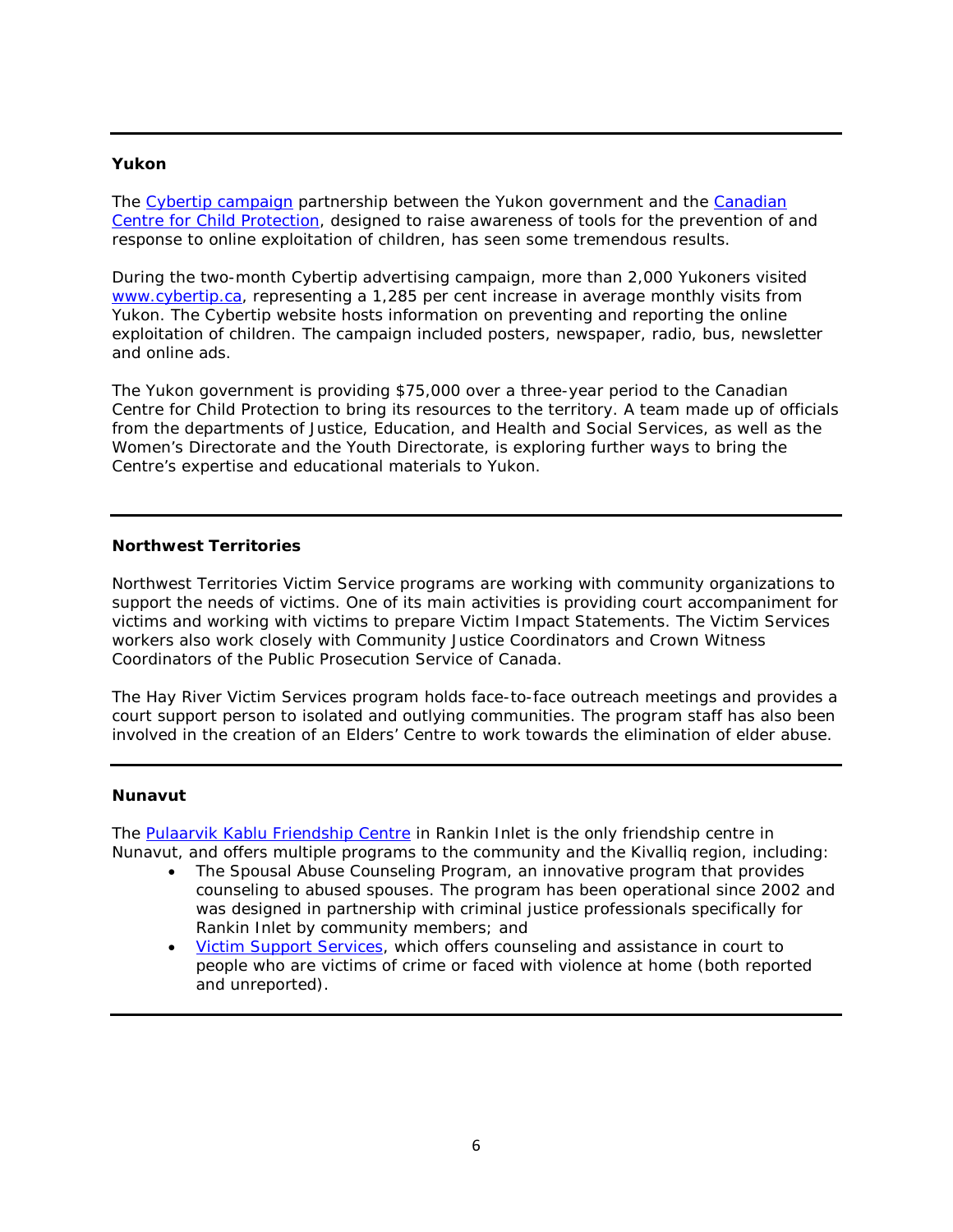# **From the Desks of PCVI**

At PCVI we receive many emails about important developments in the area of victim issues and related fields. While we cannot forward every email to you, our readers, we have selected some of the most interesting and timely pieces to share.

If you have something of importance to share with the victim serving community, please send your links to: [PCVI-CPCV@justice.gc.ca.](mailto:PCVI-CPCV@justice.gc.ca)

**From:** National Institute of Justice **Subject:** *[Understanding Elder Abuse](https://www.ncjrs.gov/pdffiles1/nij/241731.pdf)*

As the aging population increases, elder abuse is becoming a greater concern. For this reason, in part, the National Institute of Justice has turned its attention toward an improved understanding of elder abuse issues. In their latest June 2013 edition of *Research in Brief,* the Institute provides a review of existing theories on elder abuse, puts forward new theories to enhance understanding, and makes recommendations on how to advance the body of existing elder abuse research.

**From:** The United Nations Subject: **[Translation Tool for Victims of Human Trafficking](http://www.ungift.org/knowledgehub/en/tools/vita.html)** 

Law enforcement officials and victim service workers are often the first point of contact for victims of human trafficking. However, these victims may not speak the language of the country in which they are being trafficked, which poses challenges for first response professionals. The UN has developed a unique tool – VITA - to address this issue. VITA uses audio messages that are available in 40 different languages to provide a level of basic assistance to victims of human trafficking.

**From:** Waterloo Region Crime Prevention Council **Subject:** [Project THINK to](http://www.preventingcrime.ca/main.cfm?id=E1698E39-EDF0-F1C9-46ABEDC46837048B) End Bullying

The Crime Prevention Council of Waterloo, Ontario, has a new initiative: *Project THINK to End Bullying*. Through this initiative, the council is encouraging people of all ages and backgrounds to think twice before sending a text, tweet, email, Facebook post, or other social media message. People are encouraged to ask the following 5 questions before they post to help ensure their message is "bullying" free:

**T –** Is it True? **H –** Is it Hurtful? **I –** Is it Illegal? **N –** Is it Necessary? **K –** Is it Kind?